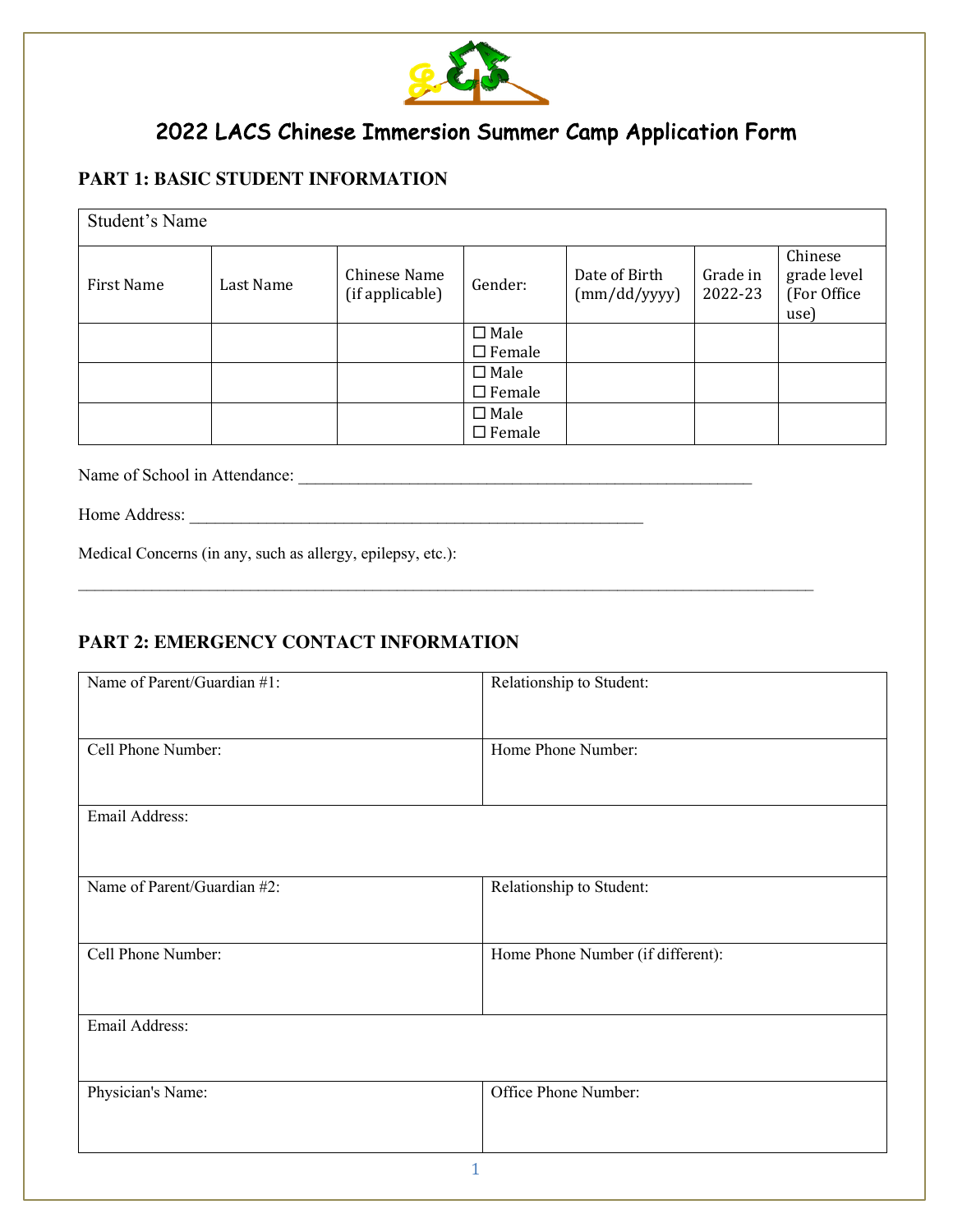

#### **PART 3: PLEASE CHECK THE WEEKS YOUR CHILD WILL ATTEND SUMMER CAMP**

 **Elective class: 1. Art of Cartooning. 2. Basketball. 3. Clay Sculpture. 4. Chess.**

| Time                      | <b>Full Day</b>              | <b>Full Day with extended care</b> | <b>Full Day with elective classes</b> |
|---------------------------|------------------------------|------------------------------------|---------------------------------------|
| Date                      | 3:30 <sub>pm</sub><br>8:30am | <b>8:30am</b><br>$-6:00~\rm{pm}$   | 8:30am-6:00pm                         |
| $6/13 - 6/17$             |                              |                                    |                                       |
| $6/20 - 6/24$             |                              |                                    |                                       |
| $6/27 - 7/1$              |                              |                                    |                                       |
| $*_{7/5-7/8}$             |                              |                                    |                                       |
| $7/\text{H} - 7/\text{H}$ |                              |                                    |                                       |
| $7/18 - 7/22$             |                              |                                    |                                       |
| $7/25 - 7/29$             |                              |                                    |                                       |
| $8/1 - 8/5$               |                              |                                    |                                       |

|                                                | Fee          | $#$ of weeks | Total        |
|------------------------------------------------|--------------|--------------|--------------|
| Full day (8:30am-3:30pm)                       | \$450/week   |              |              |
| Full Day with extended care (8:30am-6:00pm)    | \$550/week   |              |              |
| Full Day with elective classes (8:30am-6:00pm) | \$650/week   |              |              |
| <b>Application Fee<sup>1</sup></b>             | \$50/student |              |              |
| <b>Material Fee</b>                            | \$150/week   |              |              |
|                                                |              | $Total =$    | $\mathbb{S}$ |

The \$50 application fee is waived for current LACS students.

*\*There is no class on 7/4. The tuition for 7/4 will be deduct from the total price. 5% discount on tuition for siblings.*

5% *discount for registering at least 4 weeks by 4/15/2022.* 

#### **Camp Location: 1425 Springer Road, Mountain View 94040**

**Completed registration forms and full tuition payments must be submitted no later than May 20th, 2022 to secure a spot.**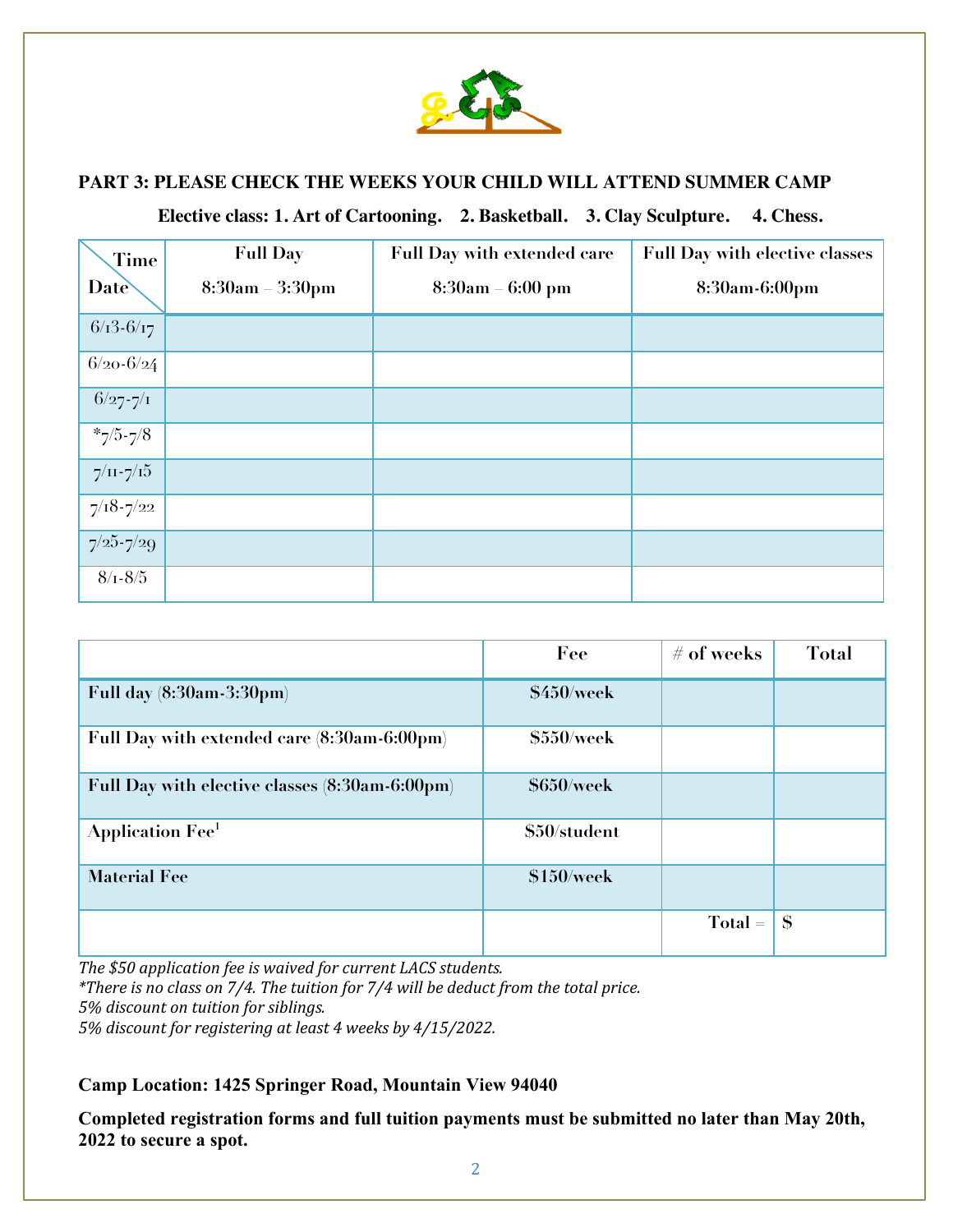

- First-come, first-served: Space is limited, and campers will be accepted on a first-come, firstserved basis. However, current students have priority enrollment. Late enrollment can't be guaranteed and will be accepted subject to availability.
- Refunds, Withdrawals and Cancellations:

Email (**summer@losaltoschinese.school**) notification is required for all withdraws. For withdrawals on or before 5/20/2022, tuition will be refunded at 100%; for withdrawals on or before 6/10/2022, tuition will be refunded at 80%. After 6/13/2022, no refund will be given. Application fee is not refundable. LACS offer no refund, credit nor make-ups for missed classes, unless the camp is cancelled by LACS.

- LACS will enforce a \$50 fee for changing sessions once camp started. \$50 will be charged for all returned check.
- To Apply: Please submit Application packet with tuition and application fees to complete the enrollment. **Please make check payable to "Los Altos Chinese School"**. Applications with payment can be submitted the following ways:
	- 1. Mail to  $P.O$  Box 582, Los Altos, CA  $q4023$  or
	- 2. Drop off at the LACS office: 1425 Springer Road, Mountain View, 94040. Office hours: Monday to Friday, 9:30am-6:00pm. Contact phone#: 650-391-5252

#### **PHOTO RELEASE FORM FOR MINORS (IF UNDER 18)**

Please check one of the options below, sign and return the form to Los Altos Chinese School:

 $\Box$  I give Los Altos Chinese School (LACS) has my permission to use my or my child's image and voice in photograph, video, and audio recording to promote the school and all its programs and services. I understand that my and my child's image and voice may be used in print publications, online publications, presentations, websites, social media, and other forms as deemed appropriate by LACS. I also understand that no royalty, fee or other compensation shall become payable to me by reason of such use.

 $\Box$  I do not give Los Altos Chinese School my permission to use my or my child's image and voice for any reason.

| Chilq<br>ıme: |  |
|---------------|--|
|               |  |

Parent/Guardian Name: \_\_\_\_\_\_\_\_\_\_\_\_\_\_\_\_\_\_\_\_\_\_\_\_\_\_\_\_\_\_\_\_\_\_\_\_\_ Date: \_\_\_\_\_\_\_\_\_\_\_\_\_\_\_\_\_\_\_\_\_\_

Parent/Guardian Signature: